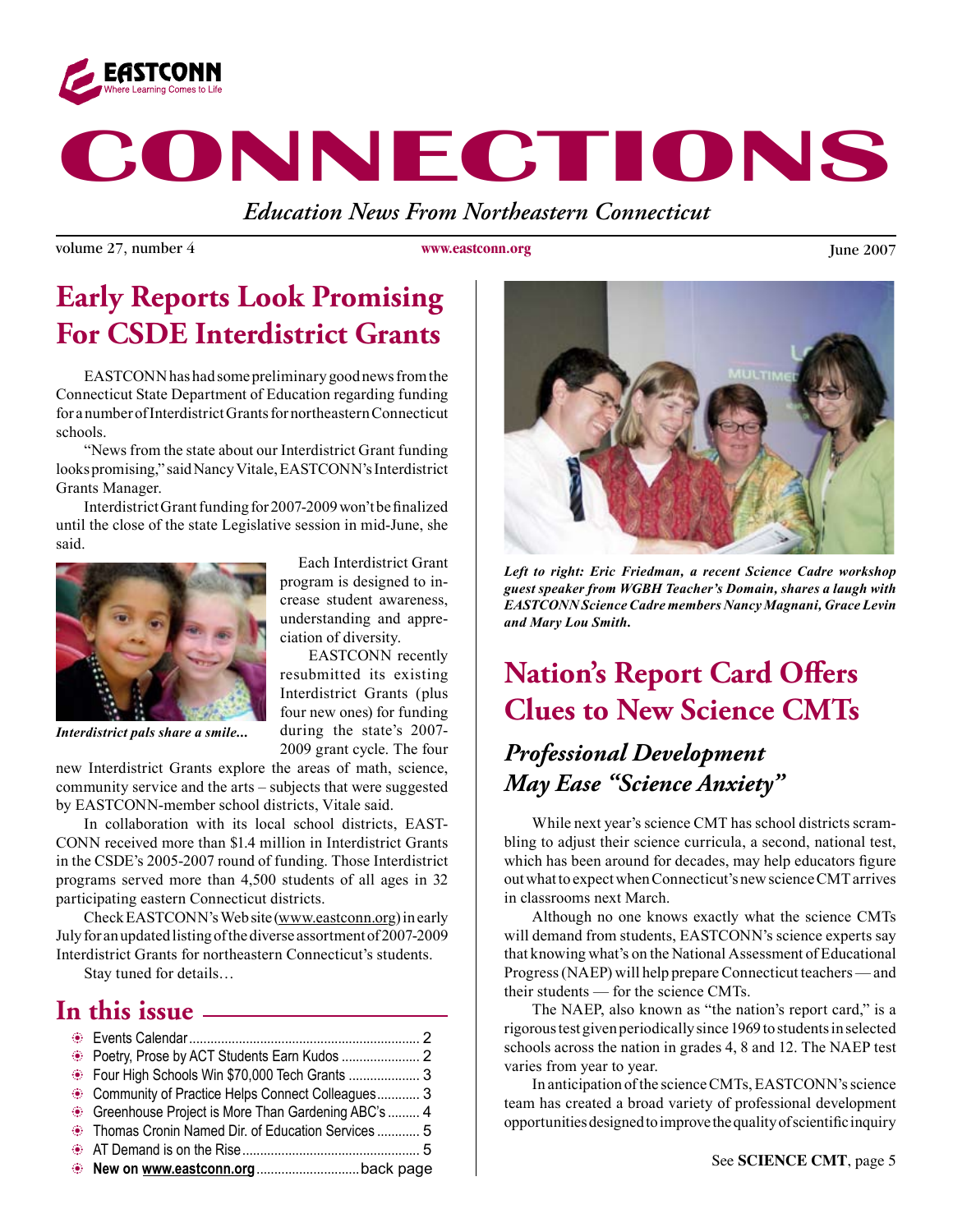## **Calendar of EASTCONN Events**



#### **JULY 2007**

- 25 ............. Motivating the "Plugged-In" Generation 25 ............. Using Picture Books to Build Vocabulary & Teach Author's Craft
- 30 .............InspireData for the Classroom for Grades 4-8
- 31 .............InspireData for the Classroom for Grades 9-12

#### **AUGUST 2007**

- 1 ............... SMART Board in the Classroom
- 7 & 8 ........Create a School Web Site with Dreamweaver
- 8 ...............Integrating "Author and Me" QAR Strategy Instruction into Your Reading Lessons
- 23 ............. Getting Kids Excited About Reading: Spice It Up a Notch with Nutmeg!

#### **SEPTEMBER 2007**

- 18 ............. Science Council
- 20 ............. Getting Kids Excited About Reading: Spice It Up a Notch with Nutmeg!
- 21 ............. NASA/URSA
- 27 ............. Addressing Social, Emotional, and Behavioral Barriers to Learning within a Response to Intervention (RTI) Context
- 27, 10/25
- & 12/6 ...... First Year of Teaching Series (Twilight Series)
- 28 ............. Developing Scientifcally Literate Children: Exploration in Science Technology

*Note: Workshops fll up quickly. Please reserve seats early. EASTCONN workshops are subject to change. Please e-mail the EASTCONN Conference Offce at conferenceoffce@eastconn.org for more information about any of the meetings and workshops listed here. Register online for any of the above workshops at www.eastconn.org. Click on "Workshops."*

### **EASTCONN's 2007 Annual Meeting**



*David M. Nee, Executive Director of the William Caspar Graustein Memorial Fund, joins Elizabeth Aschenbrenner, Director of EASTCONN's Early Childhood division, during EASTCONN's Annual Meeting at The Capitol Theater in downtown Willimantic. Nee's keynote address to EASTCONN's board of directors and staff highlighted the importance of early childhood education.* 



*From left to right are ACT writers Lydia Jones, Cody Gondyke, Shelby Rhodes, Katie Paul, and Hilary Osborn.* 

### **Poetry, Prose by ACT Students Earn Kudos in Area Contests**

 Several ACT students have recently won area poetry contests.

 Hilary Osborn, a junior at ACT, has won the 10th Annual IMPAC-CSU Young Writers competition for poetry in Windham County. Osborn took home a \$1,000 prize for her poem, "Music is a Slut," which is described as "extremely clever and very humorous." Osborn will now compete at the state level. Osborn, who is from Columbia, attends E.O. Smith High School.

 Four other students from ACT's creative writing program were finalists in the IMPAC-CSU competition: Cody Gondyke, a sophomore from Hampton who attends Parish Hill High School, was a fnalist in the poetry category; Lydia Jones, a junior from Hampton and Parish Hill High School, in the prose category; Katie Paul, a junior from Ashford and E.O. Smith High School, for poetry; and Shelby Rhodes, a freshman from Colchester and Bacon Academy, for poetry.

ACT's Dana Johnson, a senior from Coventry and Coventry High School, won the Windham Regional Arts Council Contest for poetry, ACT creative writing teacher Lisa Taylor said.

 Anna Nassiff, another ACT creative writing student, won the Connecticut Writing Project contest for prose, according to Taylor. Nassiff's piece, "Umbrella," will be published in the *Connecticut Student Writers Magazine*, Taylor said. Nassiff is a freshman from Columbia. She attends Windham High School.

 ACT (Arts at the Capitol Theater) is EASTCONN's arts magnet high school, located in the renovated, historic Capitol Theater on Main Street in Willimantic.

#### **EASTCONN Administration**

Paula M. Colen, Executive Director

#### **EASTCONN** *Connections*

Writer/Editor: Teddie Sleight ~ tsleight@eastconn.org Assistant: Cindy Laurendeau  $\sim$  claurendeau $@$ eastconn.org

#### **Communications Department**

Dotty Budnick, Director

**EASTCONN**, 376 Hartford Turnpike, Hampton, CT 06247 860-455-0707 FAX: 860-455-0691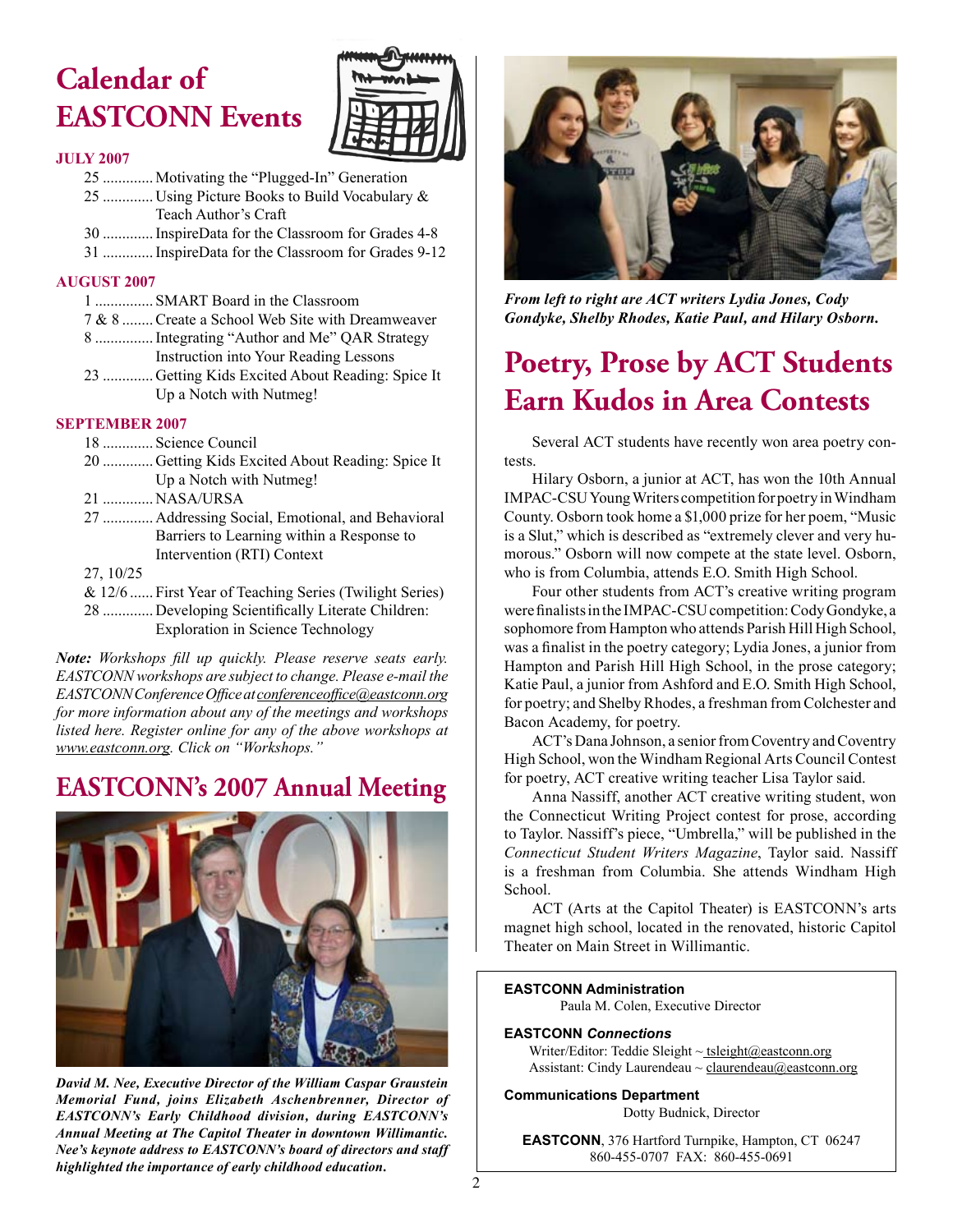### **Four High Schools Win \$70,000 Tech Grants for New Computer-Aided Writing Pilot**

 Coventry, Region 19, Stafford and Windham high schools have each secured about \$70,000 in state technology grants as part of a pilot program intended to examine the effectiveness of computer-assisted writing, instruction and testing for ninthand/or tenth-grade students.

 Along with the computers and software, the CSDE grant requires the four high schools to provide professional development for teachers and to use the Web-based application *MY Access!*, which provides students with feedback and scoring through artifcial intelligence (AI).

 Additionally, the grant requires each district to participate in futureCAPT statewide online assessment initiatives. At least 60 students must take part at each school.

 "This is perfect timing for us to use this new [*MY Access!*] technology as we explore ways to improve student writing," said Michael Bednarz, Stafford's Director of Curriculum and Instruction, as he talked about the grant's positive effects on Stafford High School.

 Bednarz said that Stafford High School is in the midst of a major renovation that will create a new, wireless learning community within the school. In addition, the high school is already involved in Stafford's district-wide initiative to examine best practices in writing pedagogy for all its students, Bednarz said.

 Bednarz said Stafford educators will take advantage of EASTCONN's expertise in technology as they work together to meet the grant's requirements.

Region 19 Superintendent of Schools Bruce Silva said he is very pleased that E.O. Smith High School will participate in the grant.

*"We are very excited by the potential the pilot might have to utilize a different instructional strategy to achieve higher levels of student performance. The project aligns perfectly with E.O. Smith's achievement goals."*

— Bruce Silva, Region 19

 "Our teachers will have an opportunity to pilot the use of both laptop computers and *MY Access!* software to accelerate student learning," Silva said. "We are very excited by the potential the pilot might have to utilize a different instructional strategy to achieve higher levels of student performance. The project aligns perfectly with E.O. Smith's achievement goals."

EASTCONN officials said they also view the new grant as an opportunity for cross-district collaboration among the four high schools.

 "It's not just about buying and using the laptops and software for the assessment of student writing," said Jim Huggins,



*Professionals representing 21 eastern Connecticut towns paid close attention during a recent Community of Practice workshop.*

### **Community of Practice Helps Connect Isolated Colleagues**

 For two years, EASTCONN's Community of Practice for Related Services has been on a mission: to share resources with their northeasternConnecticut colleagues, to provide themwith professional opportunities and to ease their sense of isolation.

 "So many of our districts have Related Services providers who work in relative isolation," said Mary Jo Chretien, EASTCONN's Related Services Group Coordinator. "So we were excited that we were able to get all these professionals together on a regular basis to share ideas." Chretien is also a speech-language pathologist.

 EASTCONN's Community of Practice obtained a start-up grant in 2005 from the New Alliance Foundation,Chretien said. The CoP serves occupational therapists, physical therapists, speech-language pathologists and other professionals who work in the region's school districts. The CoP, which meets throughout the school year, began with a core group of 15 EASTCONN Related Services professionals and has expanded to include colleagues serving school districts across EASTCONN's 36-town region.

 Chretien said EASTCONN's CoP was established for three reasons: to help Related Services professionals obtain Continuing Education Units (CEUs); to provide a regular forum for discussing best practice and related issues; and to build a collegial network of support and shared resources.

 One of the most recent workshops, *Response to Intervention – Understanding the Impact of RTI on Special Education and Related Services*, proved to be so popular that 90 Related Services providers, school psychologists and other special education teachers flled the workshop to capacity. At least 21 towns were represented.

 Otherworkshopsincluded*Learning Related Vision Therapy*, presented by Dr. Susan Danberg, and *Treatment of Sensory Learning* with Debra Dickson.

As she looks to the future, Chretien said that EASTCONN's Community of Practice will continue to offer high-caliber

See **TECH GRANTS**, back page

See **COMMUNITY OF PRACTICE**, back page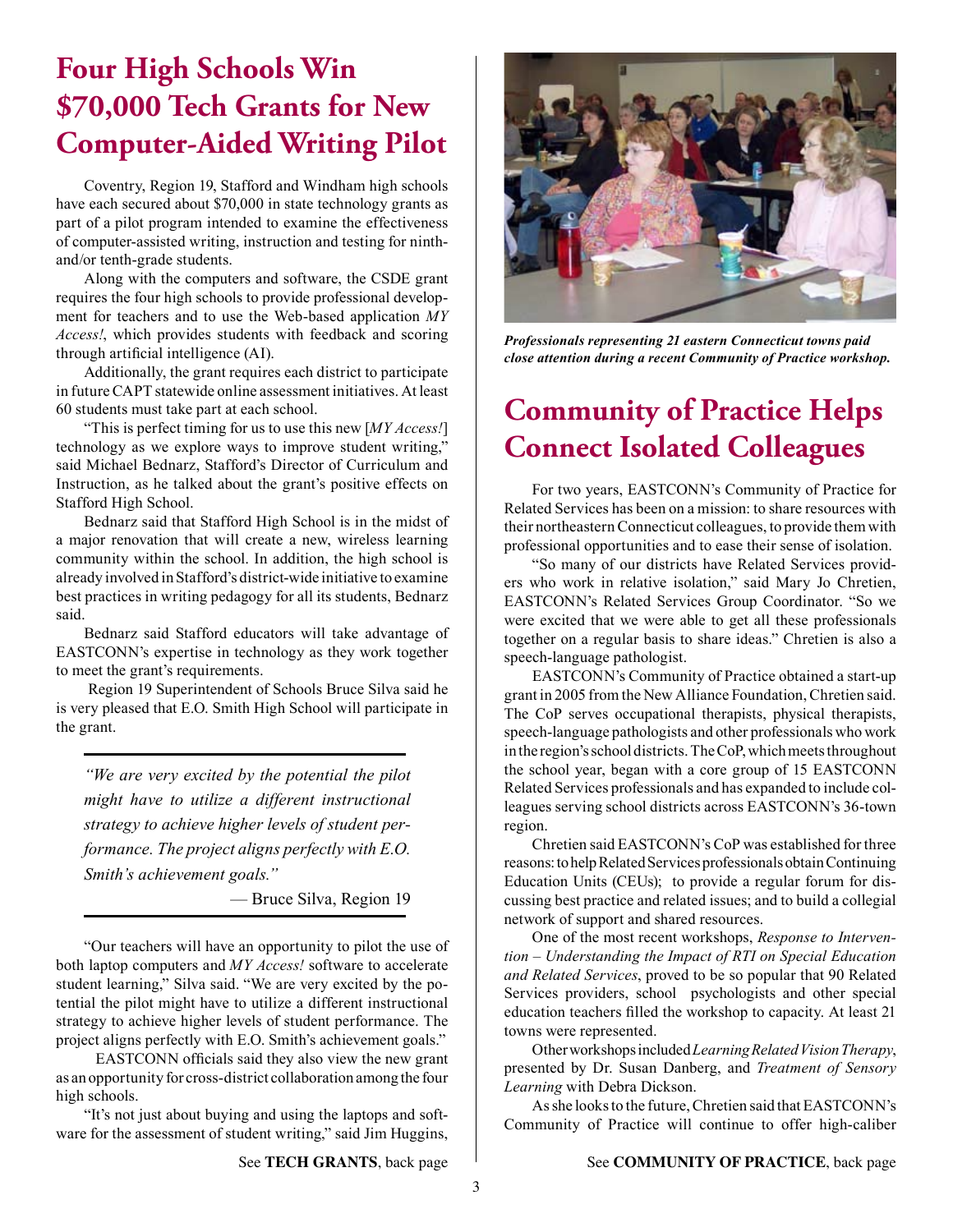

*A senior from Northeast Regional School proudly displays seedlings that he and fellow students have cultivated in the greenhouse that has also become a hands-on classroom.* 

### **Greenhouse Project Teaches More "an Gardening ABC's**

### *Project-Based Curriculum Owes Much to Innovation*

 Thanks to a particularly innovative UConn Cooperative Extension Service agent and some ingenious, hard-working educators, a formerly vacant greenhouse at Northeast Regional School in Brooklyn is bustling with students, activities, plants and promise.

 Since last fall, the formerly unused Northeast Regional School greenhouse, attached to the back of the school, has blossomed into the shiny hub of an authentic, project-based curriculum that extrapolates greenhouse issues into relevant lessons about history, English, math, science, the work-a-day world and public service. The NRS project is aligned with applicable Connecticut curriculum standards.

 "The entire curriculum for these high-schoolers has been designed around their greenhouse with agriculture as the prevailing theme," said Nancy Vitale, EASTCONN's Curriculum Specialist. Vitale helped write NRS's project-based curriculum, which is based on the principles and concepts of the School Redesign Network at Stanford University.

 For example, Vitale said that NRS students use math to calculate how much area, topsoil, seed and fertilizer they need, while learning about world history by studying other cultures

to see how agriculture is tied to a country's economy. In science, students examine the use of pesticides, hybrid seeds and planting, as well as working on basic botany and greenhouse management. As part of the literature component, students keep journals and will read books about different cultures and the natural world, said Vitale.

 "This is really a neat model that we have here," said Kimberly Kelly, the UConn Cooperative Extension Service agent who helped create the gardening side of the NRS greenhouse project. Kelly is also Windham County's Educational Outreach Coordinator. Kelly teaches NRS students all about the greenhouse, its uses and its possibilities.

This spring, with the devoted assistance of science instructor Kevin Segar, NRS students grew and sold spring fowers they had cultivated in the greenhouse.

 "We really want it to be dynamic," said Kelly, who added that they are still developing the hands-on greenhouse project.

 "Not only are students learning about nutrition, shopping skills and cooking lessons," said Kelly, "they're also growing the lettuce, garlic, snow peas and produce that is being used in the cooking lessons."

The greenhouse program has received support from UConn's Expanded Food and Nutrition Education Program (EFNEP), which has allowed the school to incorporate Family and Consumer Science content standards into the curriculum, according to Robyn Incera, an NRS math teacher.

 "An end product of the greenhouse [program] is an operational business plan to be used in future years," said Incera.

 Kelly said that NRS students will participate in People's Harvest, a sustainable agriculture site at Wolf Den Park in Pomfret, which deals with issues of food and food security.

 "The students will take the seedlings they've grown in the greenhouse and transplant them for the People's Harvest as part of their community service component," said Kelly.



*Tender new lettuce plants thrive under student care at Northeast Regional School's revitalized greenhouse.*

"One of the great aspects of this project is that students will work with professionals from the community within the context of the greenhouse, learning gardening skills and interpersonal communication, all of which is a crucial part of authentic and relevant, project-based instruction," said Vitale.

 The fnal objective of the NRS greenhouse project isto help students develop life skills that they can use in the community after they graduate, said Vitale.

 To learn more about this project, and authentic, relevant, project-based curricula, contact EASTCONN's Nancy Vitale at 860-455-0707, or via e-mail at nvitale@eastconn.org.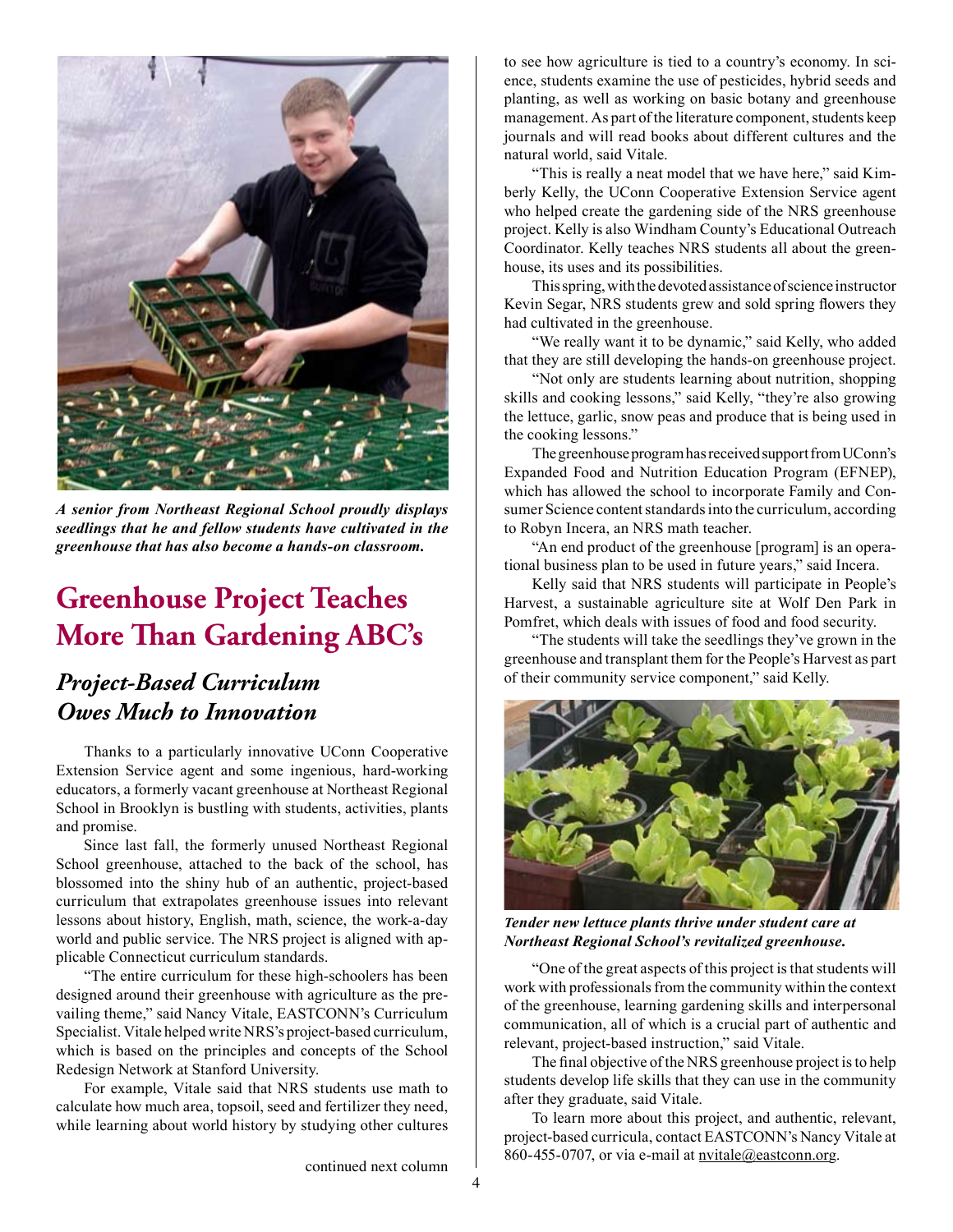in eastern Connecticut classrooms and ease teachers' "science anxiety."

 In surveys, elementary-level teachers have said they feel that science is their weakest subject area.

 "Elementary teachers are jacks of all trades and they're fantastic at what they do," said Mary Lou Smith, a member of EASTCONN's Science Cadre. "But in the same way that a lot of people have math anxiety, many of these teachers also have science anxiety. We can help with that." Smith specializes in science at the elementary-school level.

EASTCONN's Science Cadre was formed last year by staff that are experts in elementary, middle- and high-school core science curricula. The Cadre includes Smith, Grace Levin, Nancy Magnani and Peter Landry.

"We're working proactively to figure out what teachers need and designing our professional development around that," said Smith. She and Magnani are among a select number of science teachers in the state who've been trained by the CSDE to train other educators on the NAEP assessment tool.

"The great thing is that once teachers are familiar with the science components of the NAEP, they will understand what is expected on the CMT science test," said Smith. "We use the NAEP as a model, so teachers can get a better understanding of what the science CMTs look like."

 Ultimately, Smith said EASTCONN's Science Cadre has a clear goal:

"In the end, students must be comfortable asking questions and searching for answers," said Smith. "They have to learn how to observe and put value on their observations. We've got to get students to think and ask questions and be better problem-solvers in real-world situations. Science is about observing the world around us so we can make it a better place for ourselves."

 Future EASTCONN professional development activities that will help teachers broaden their scientific know-how include topics like: *Developing Scientifcally Literate Children* (Sept. 28th); *Sound: It's More than Music* (Oct. 12th); *Electronic Sensors for the Science Classroom* (Oct. 17th); *Teaching Science Process Skills* (Dec. 11th); and *Examining the Earth Beneath Us: Soils, Rocks and Minerals* (Jan. 8, 2008).

 In addition, EASTCONN's Science Cadre plans other winter/spring 2008 professional development on topics like: assessments in science, non-fiction reading and writing strategies, the solar system, Grade-level Learning Expectations (GLEs), inquiry science in the pre-K-2 classroom and differentiated instruction in the science classroom.

 The Science Cadre can provide schools with a variety of customized, on-site, in-district science trainings and support, curriculum alignment, instructional strategies, assessment strategies and CMT science preparation.

Learn howEASTCONN'sscience experts canhelpdistricts adjust their science curricula and prepare for the science CMTs, by contacting Mary Lou Smith at 860-455-0707, or e-mail her at msmith@eastconn.org.

 To learn more about EASTCONN's science workshops, visit www.eastconn.org and click on Workshops.

### **"omas F. Cronin Named Director of Education Services**



 EASTCONN has named Thomas F.Cronin its new Director of Education Services.

 "I'mvery excited aboutthis new opportunity," said Cronin, who has been EASTCONN's Director of Student Services since last August. [Editor's Note: See the story on Cronin in the November 2006 *Connections*.] EASTCONN Education

Services will provide direct

services to school-age students and adults (with the exception of young children and their families, whose services fall under the auspices of EASTCONN's EarlyChildhood Initiatives division).

"As Director of Education Services, I will continue to champion the fne work and initiatives in our school programs, while also lending my support to EASTCONN's Adult and Community Services," Cronin said.

Contact Cronin at 860-455-0707, or by e-mail at tcronin $@$ eastconn.org.

 $\circledast$   $\circledast$   $\circledast$ 

### **AT Demand is on the Rise**

 High-stakes tests and a keen desire to enhance student learning have sent a growing number of school districts to EASTCONN's Assistive Technology services to improve student outcomes.

 Districts are already making arrangements to use EAST-CONN's AT services for the 2007-2008 school year, said Carol Magliocco, EASTCONN's Related Services and Assistive Technology Consultant.

 Districts are interested in an array of consultative, student assessment, professional development and capacity-building AT services, said Magliocco.

 "AT training during Common Curriculum days is in especially high demand for next year," said Magliocco.

 "The mandates of IDEA [Individuals with Disabilities Education Act], as well as NCLB [No Child Left Behind] have expanded schools' recognition of the need to provide AT to help students succeed," she said.

 "Plus, there are very few people available to provide Assistive Technology in the state of Connecticut," said Magliocco, which helps explain why AT services are at such a premium.

 Driven by demanding tests like Connecticut's CMTs and CAPTs, there has been a national trend toward using Assistive Technology to help struggling students achieve positive results in the classroom, particularly in the areas of reading and writing, said Magliocco.

 TolearnmoreabouttheEASTCONN'sAssistiveTechnology services, contact Carol Magliocco at 860-455-0707, or e-mail her at cmagliocco@eastconn.org.